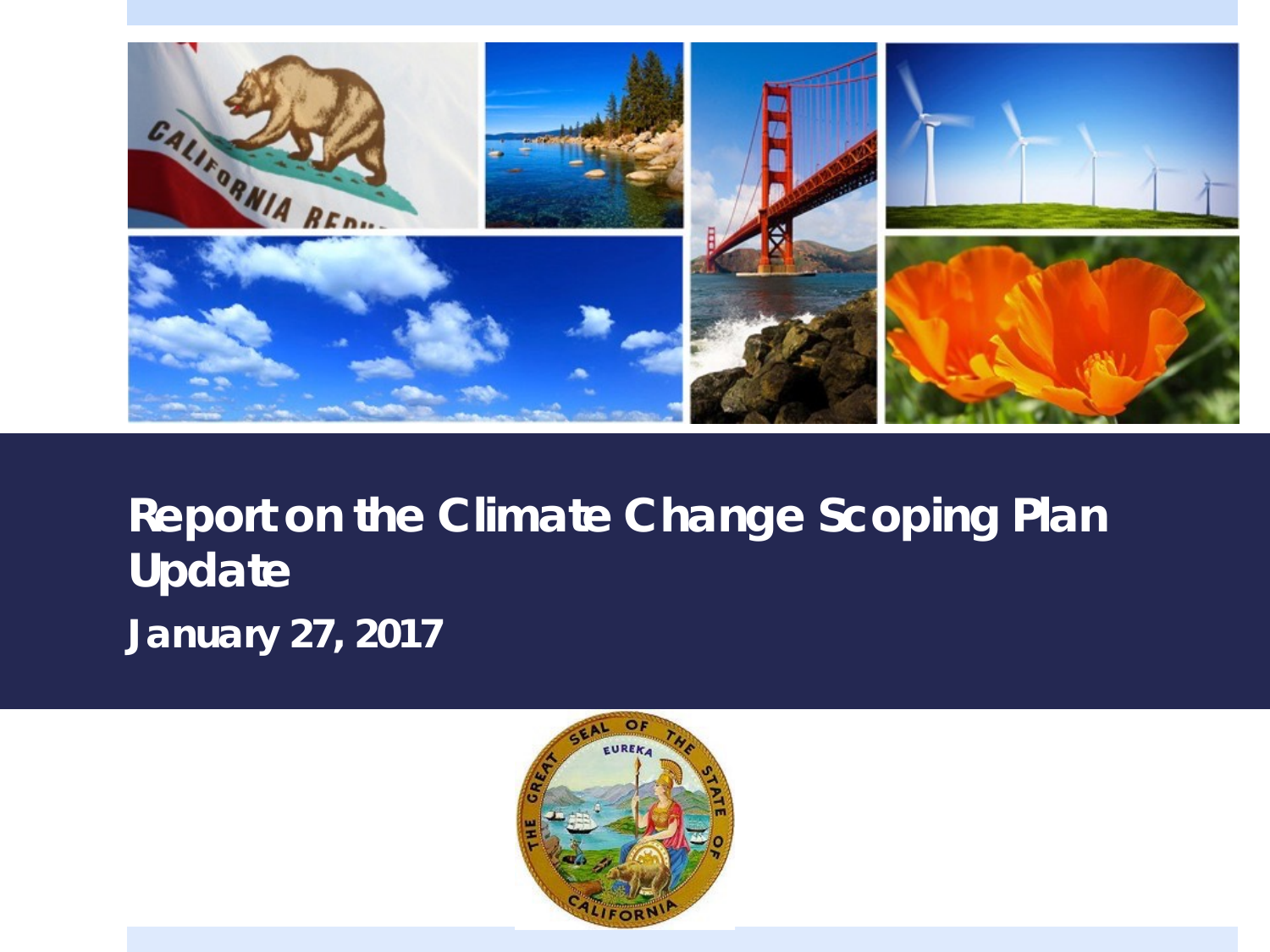# **Outline**

- **PROPOSED Plan Overview** 
	- **Background**
	- **Process Summary**
	- **E** Environmental Justice Advisory Committee
	- **Proposed Strategy to 2030 GHG Target**
	- **D** Natural and Working Lands
	- **Exaluations**
	- **D** Collaboration and Implementation
- **Next Steps**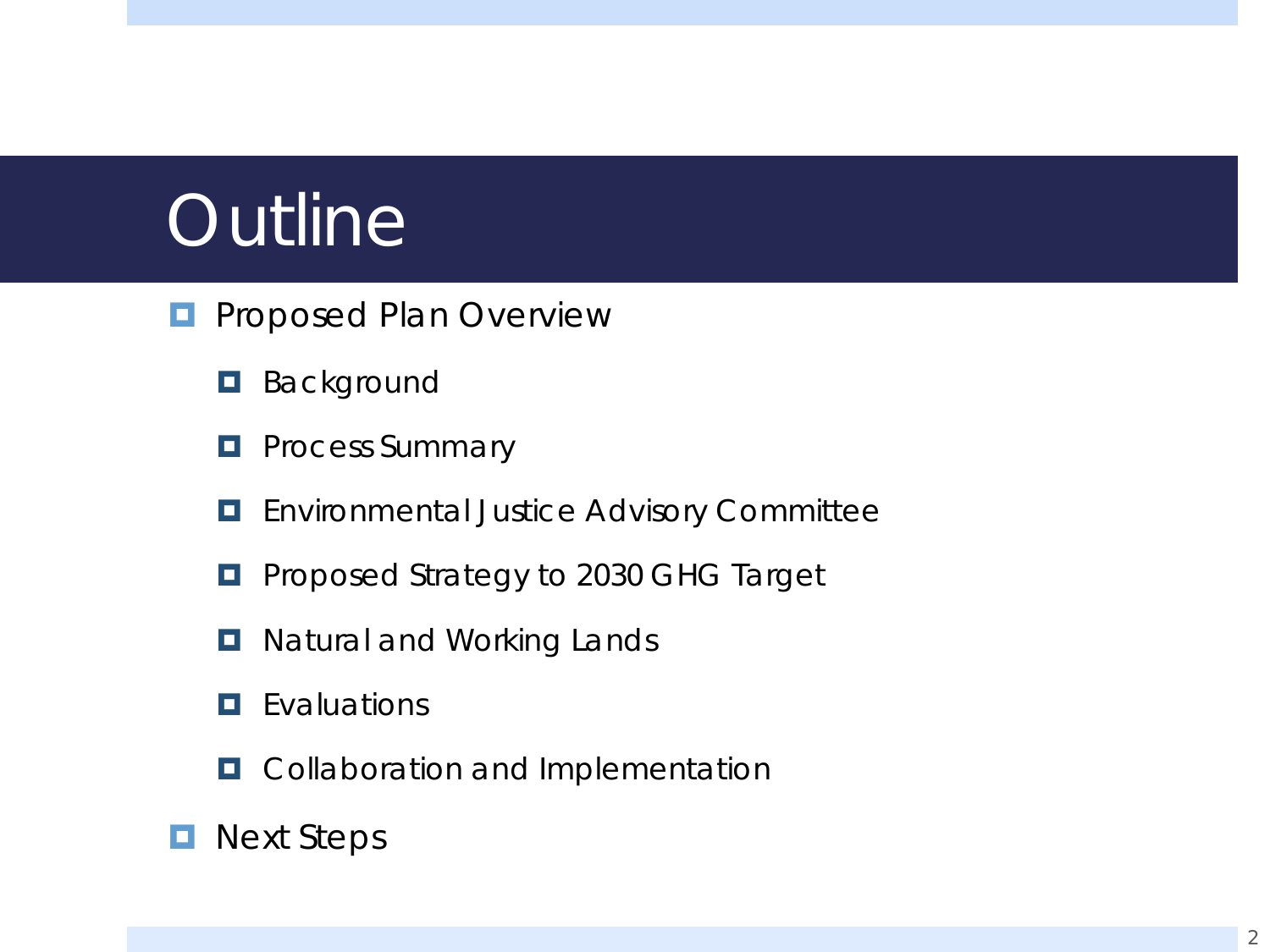# Background

- **D** Most aggressive climate target in North America: 40% reduction in GHGs by 2030 compared to 1990 levels
	- **Builds on California's success reducing GHGs**
	- **E** Aligns California with the rest of the world in climate change fight
- **Pedal Proposed Plan draws on the successes and the lessons learned** from the previous plans
- **P** Proposes continuing major successful programs that have served as a model for other states and jurisdictions around the world
- **P** Proposed Plan achieves GHG reduction target and continues to make our communities and economy more resilient and equitable at the same time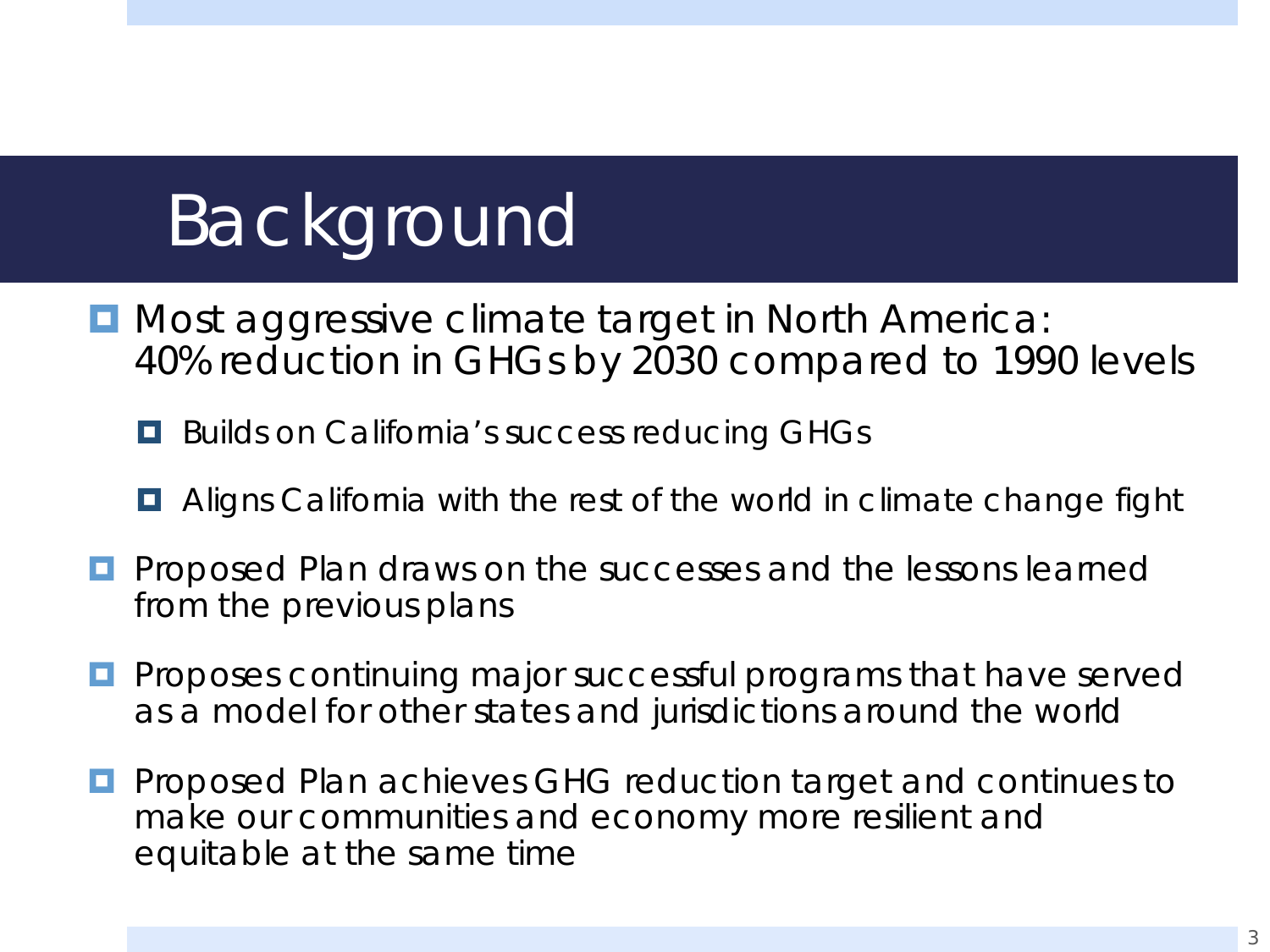## New Directives and Legislation

- **Executive Order B-30-15** 
	- **Reduce GHG emissions 40% below 1990 levels by 2030**
	- **u** Update Scoping Plan to incorporate 2030 GHG target
- Senate Bill 32 (SB 32) codifies 2030 GHG target
- $\Box$  AB 197
	- **<u>E.</u>** Consider the social costs of GHG reductions
	- Prioritize measures resulting in direct emission reductions
	- Follow existing AB 32 requirements—including considering costeffectiveness and minimizing leakage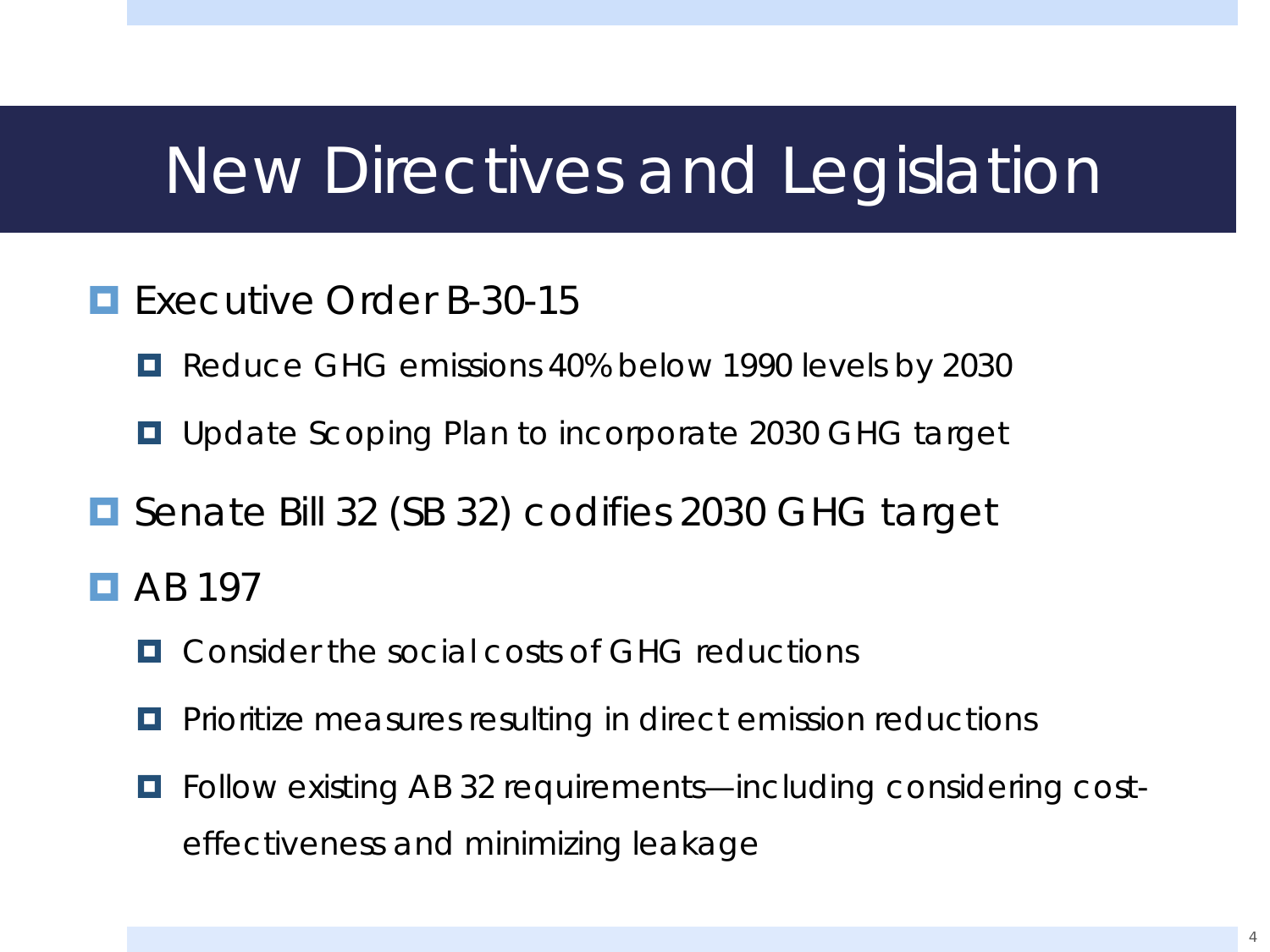# GHG Reduction Targets



\*\*Executive Orders S-3-05 and B-16-2012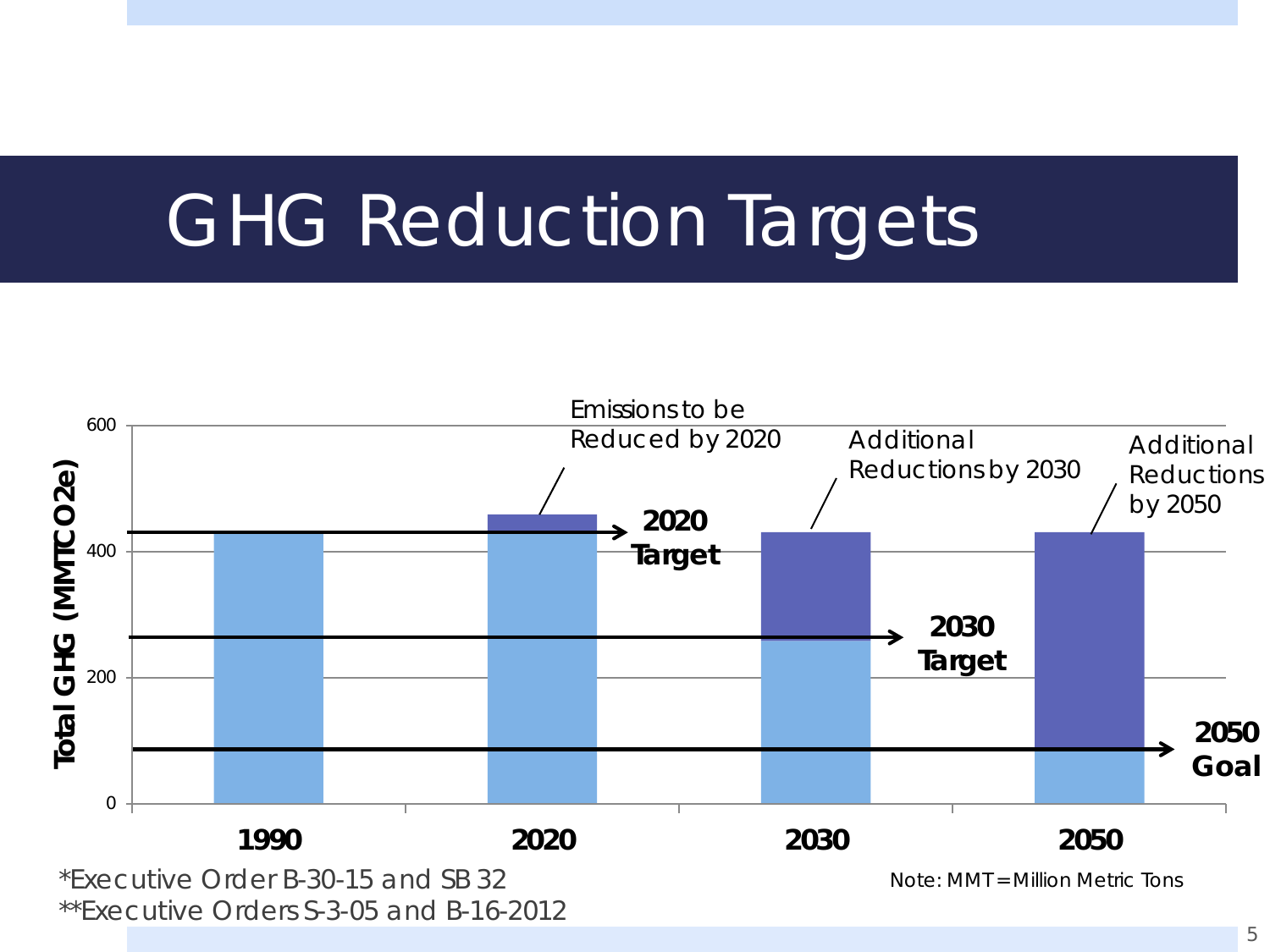# Objectives for Scoping Plan

- **E** Achieve 2030 target
- Provide direct GHG emissions reductions
- **Provide air quality co-benefits**
- **D** Minimize emissions leakage
- **O** Support climate investment in disadvantaged communities
- Protect public health
- **Facilitate sub-national and national collaboration**
- **■** Support cost-effective and flexible compliance
- **D** Support Clean Power Plan and other federal action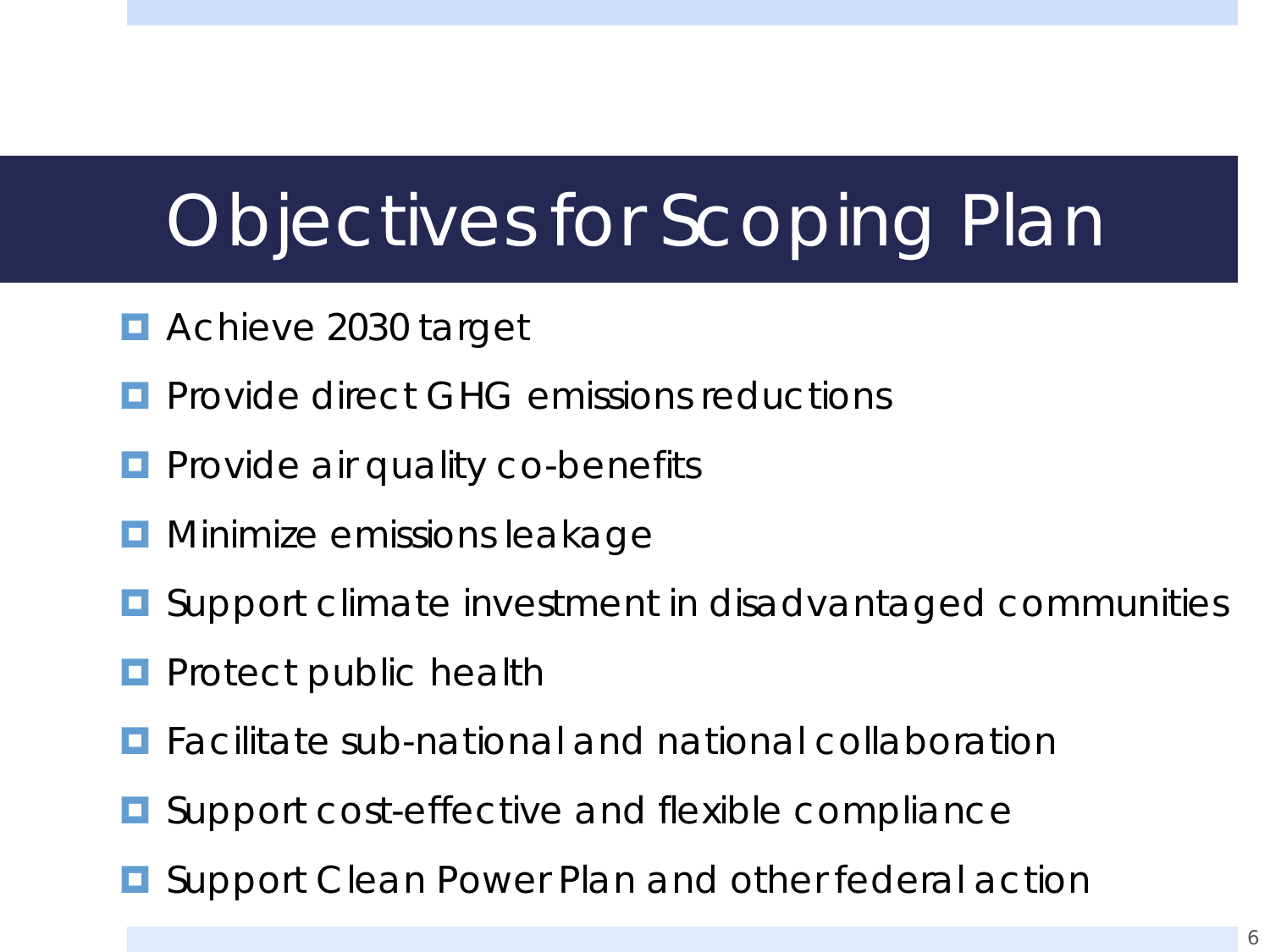## Progress to Date Reducing GHGs



Current modeling shows GHG emissions will be below the 2020 target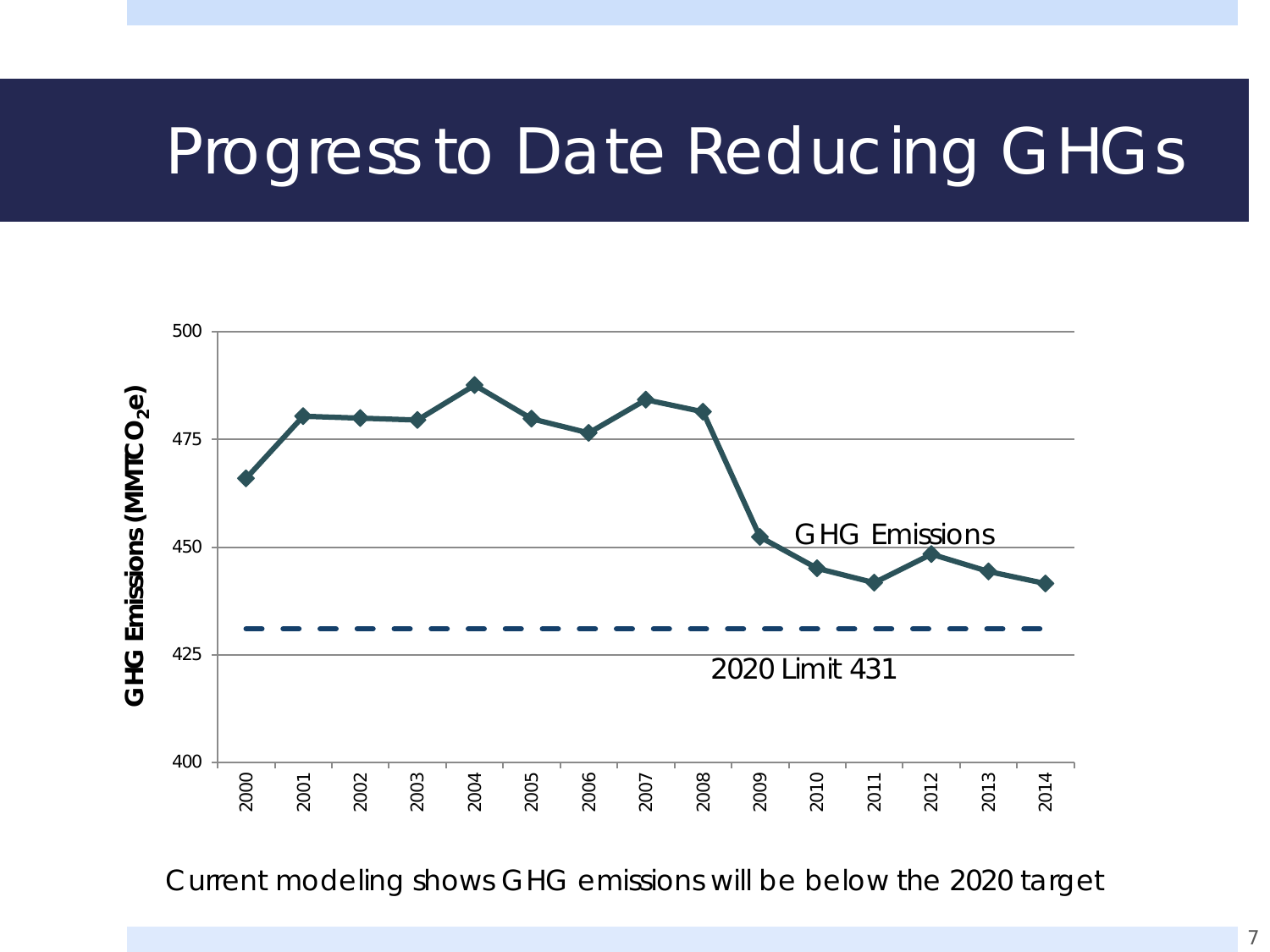## Building on an Existing Foundation

- **Existing programs are delivering the emissions** reductions needed to achieve the 2020 target
	- **P** Program infrastructure exists to support continuation of existing programs
	- $\Box$  High compliance rates demonstrate regulated entities are able to successfully comply with existing programs
- **O** Gross domestic product (GDP) has continued to grow
	- California is ranked as world's fifth largest economy
	- **P** Per capita and per dollar of GDP GHG emissions have declined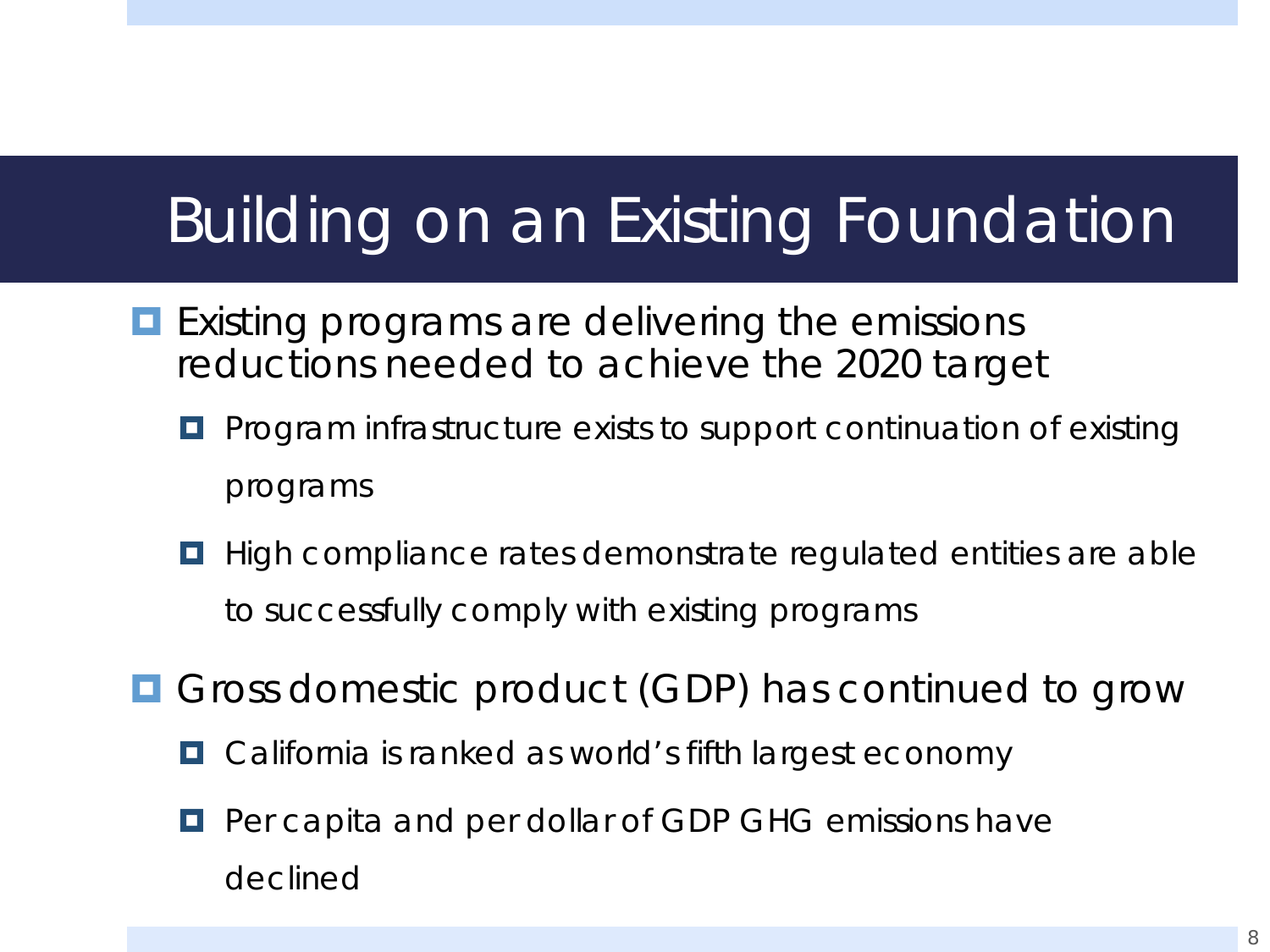# Foundational Plans for 2030

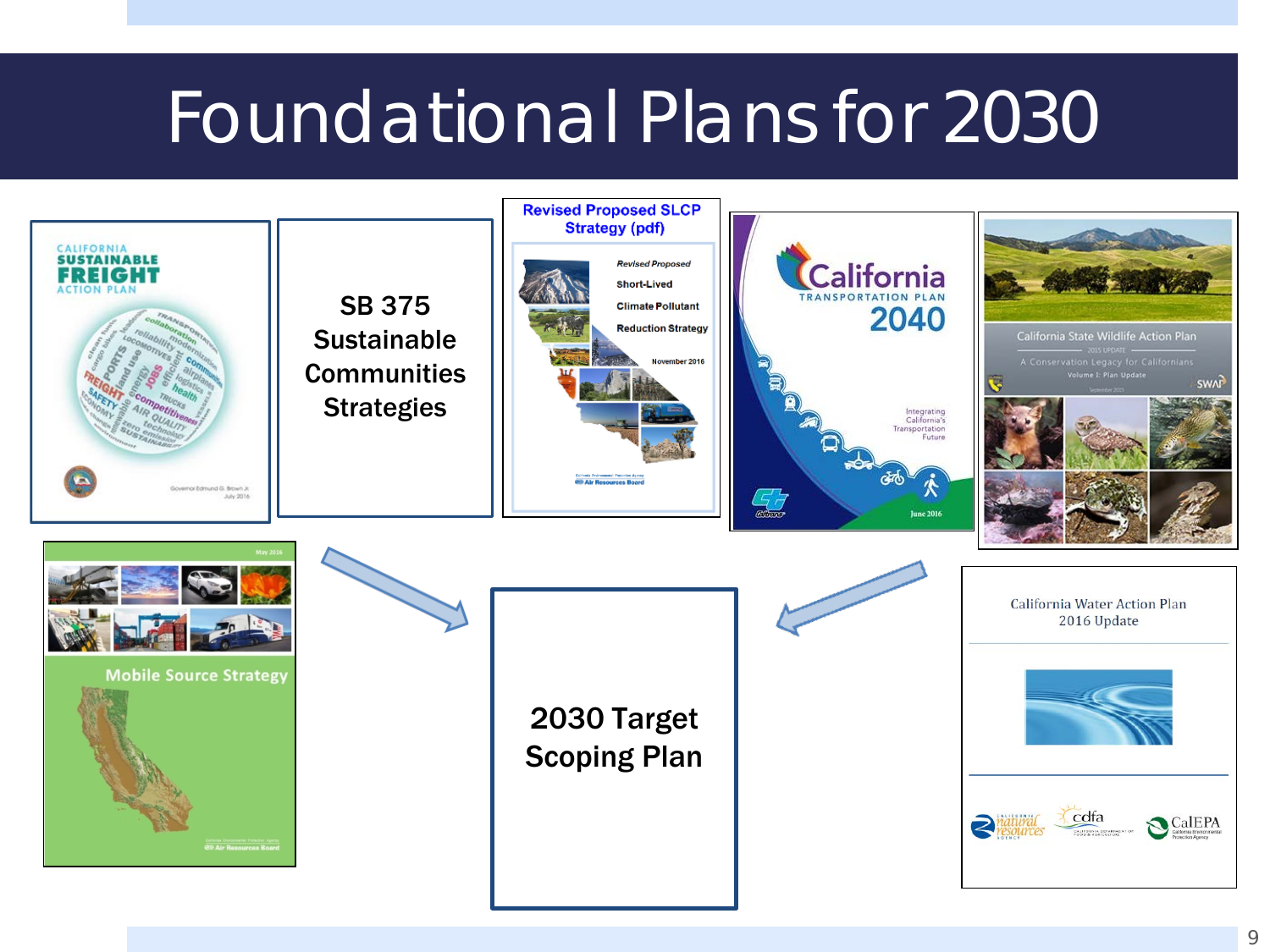#### 2030 Target Scoping Plan Development

- 15 public workshops since kick-off in Fall 2015
- **E** Environmental Justice Advisory Committee
	- **12 Committee meetings and**
	- $\Box$  11 Community meetings throughout the State
- Coordination across State Agencies
- Economic Reviewers
- Economic, environmental, and AB 197 analyses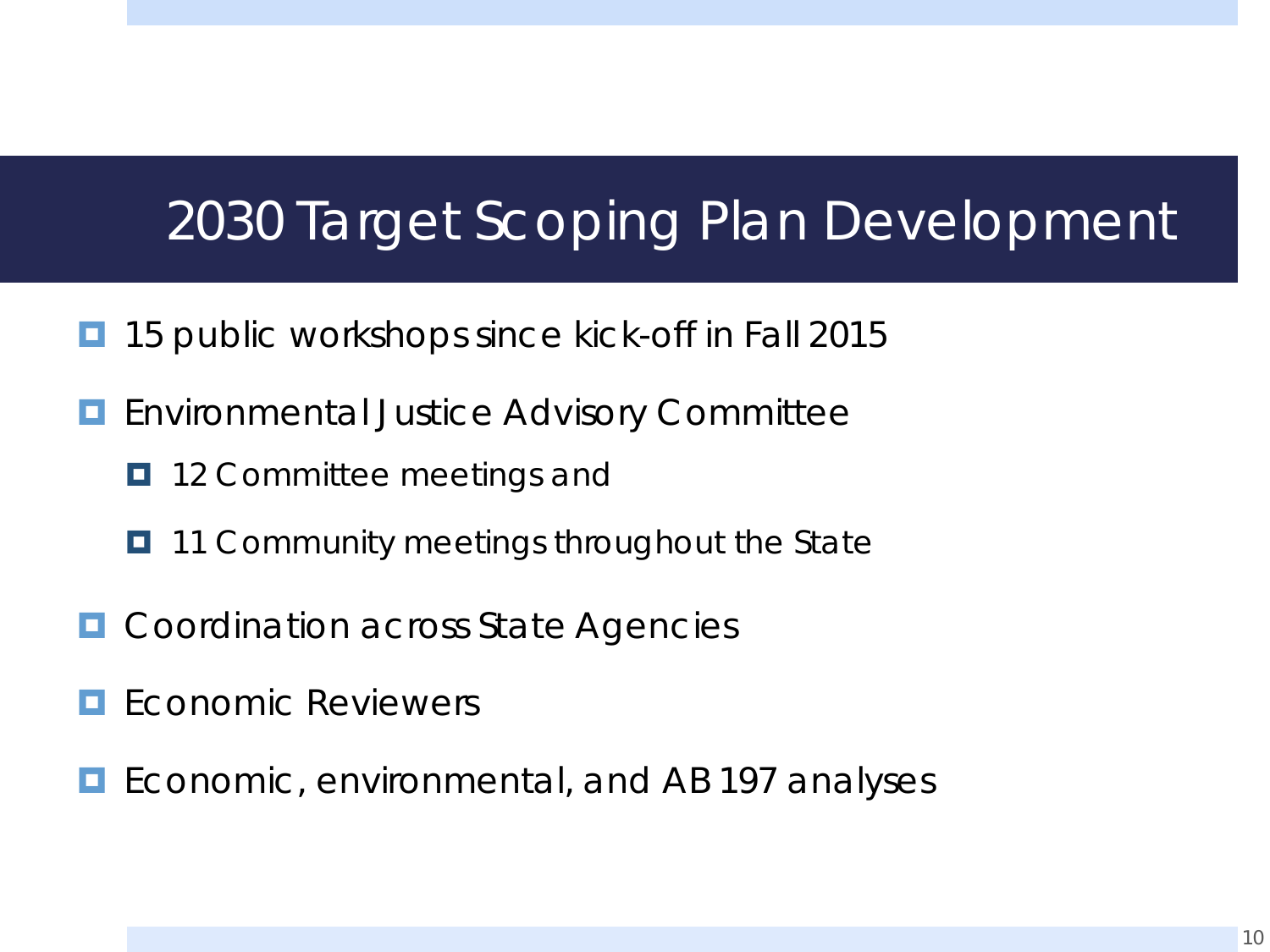#### Environmental Justice Advisory **Committee**

- **O** Committee held 23 meetings throughout the State
	- $\blacksquare$  12 Committee meetings and 11 Community meetings
- **Recommendations by sector** 
	- **Partnership with Environmental Justice Communities**
	- $\Box$  Equity
	- **D** Coordination
	- **EXECONOMIC Opportunity**
	- **L** Long-Term Vision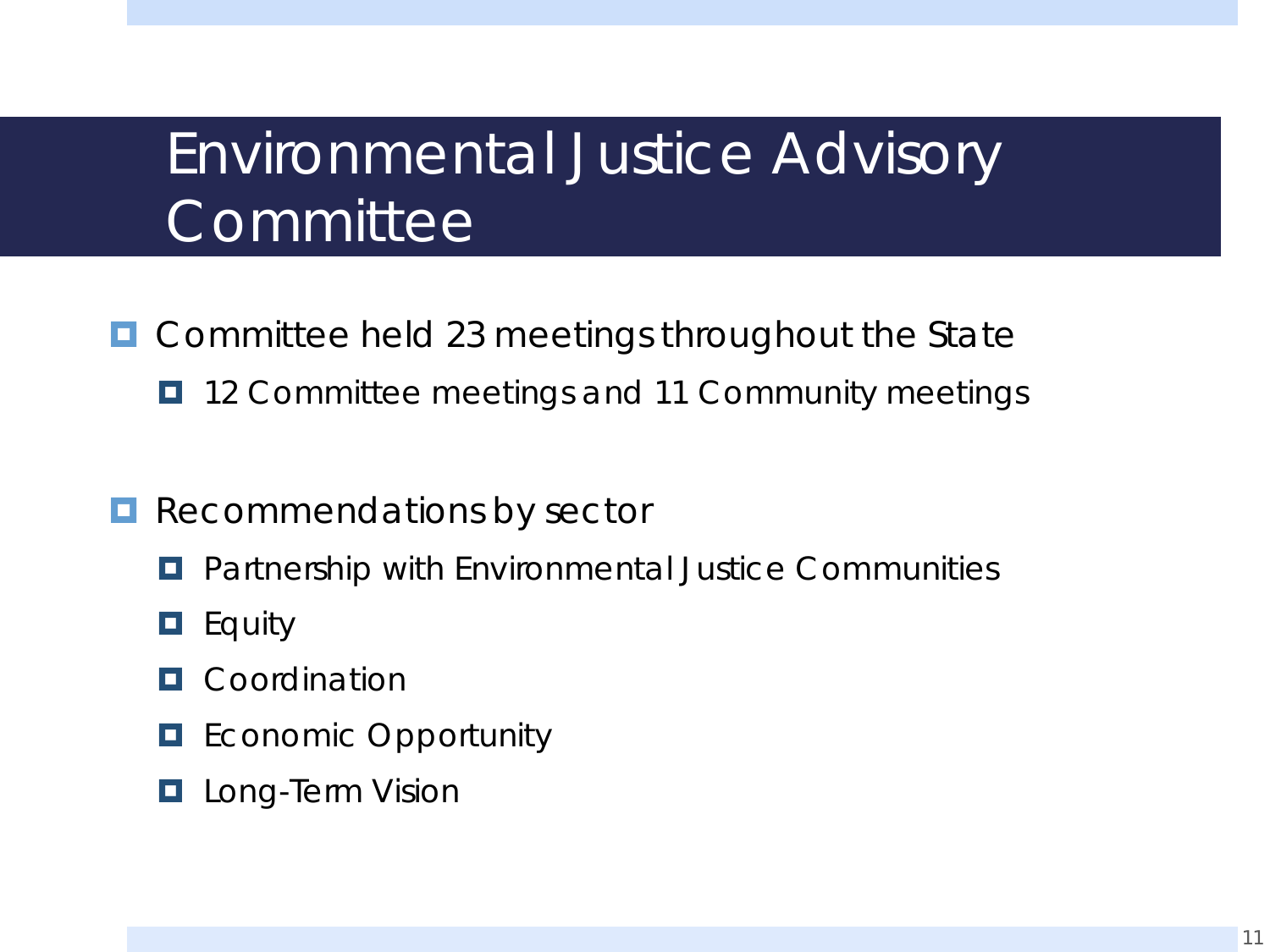### Environmental Justice Advisory Committee Recommendations

- **Recommendations intended "to be read and** implemented holistically and not independently of each other"
- **L** Long-term community engagement
- **D** Culture shift in California
- **I** Improve air quality in EJ communities
- **<u>E</u>** Maximize benefits for all Californians
- **O** Consider public health impacts and equity
- **D** Develop metrics
- **D** Coordination between government agencies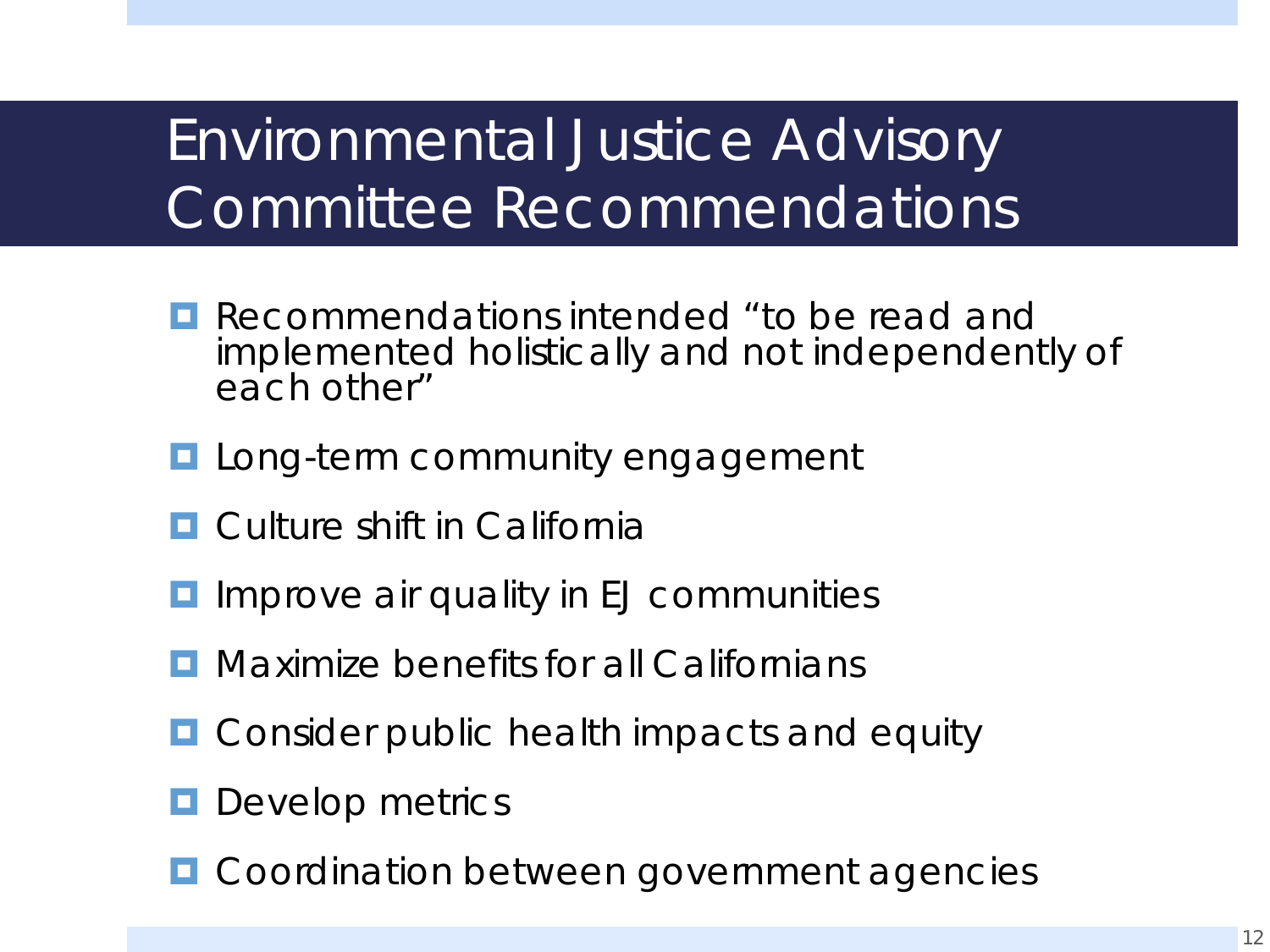## Proposed Scoping Plan Scenario

- \*SB 350 increase renewable energy and energy efficiency
- \*SB 1383 Short-Lived Climate Pollutant Reduction Plan
- \*SB 375 support sustainable community development
- $\blacksquare$  \*Mobile Source Strategy help State achieve its federal and state air quality standards
- **E** \*Low Carbon Fuel Standard
- **<u>E</u>** Sustainable Freight Action Plan
- New Refinery Efficiency Measure 20 percent by 2030 **Fewer GHG emissions per barrel of a refined product**
- **Post-2020 Cap-and-Trade Program** 
	- **T** Trading and offset usage limit of 8 percent
- \*Existing commitments included in any Scoping Plan Update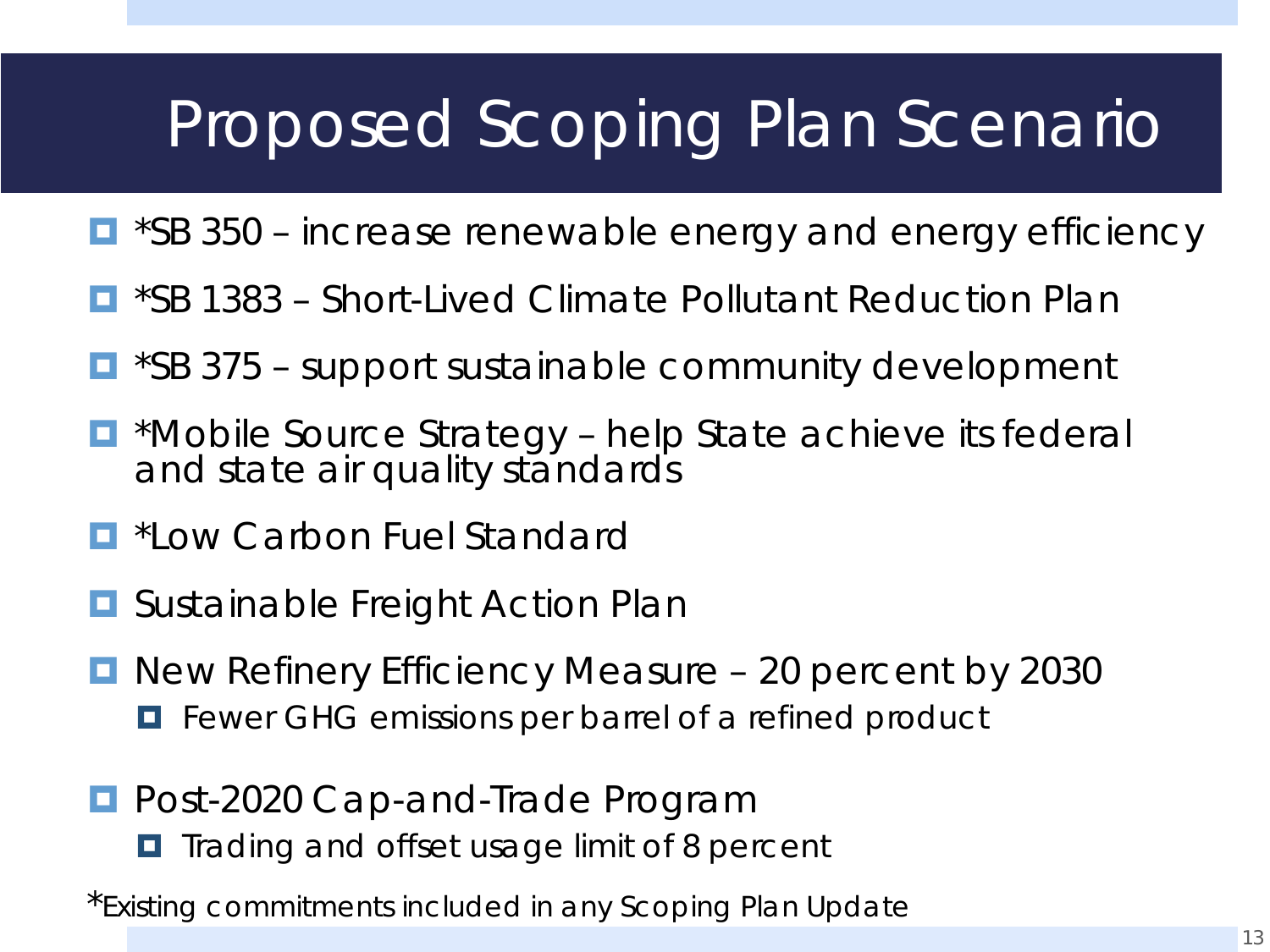# Natural and Working Lands

- Goal: Manage California's Natural and Working Lands, including green space in urban areas, to be a resilient net sink of carbon in 2030, 2050 and beyond
- **E** Continued efforts to model a reference case and management practices to inform performance targets
- **By 2018, develop an Integrated and Working Lands Action** Plan to detail how this sector becomes a net carbon sink
- **E** SB 1383 goal to reduce methane emissions from livestock manure and dairy manure management operations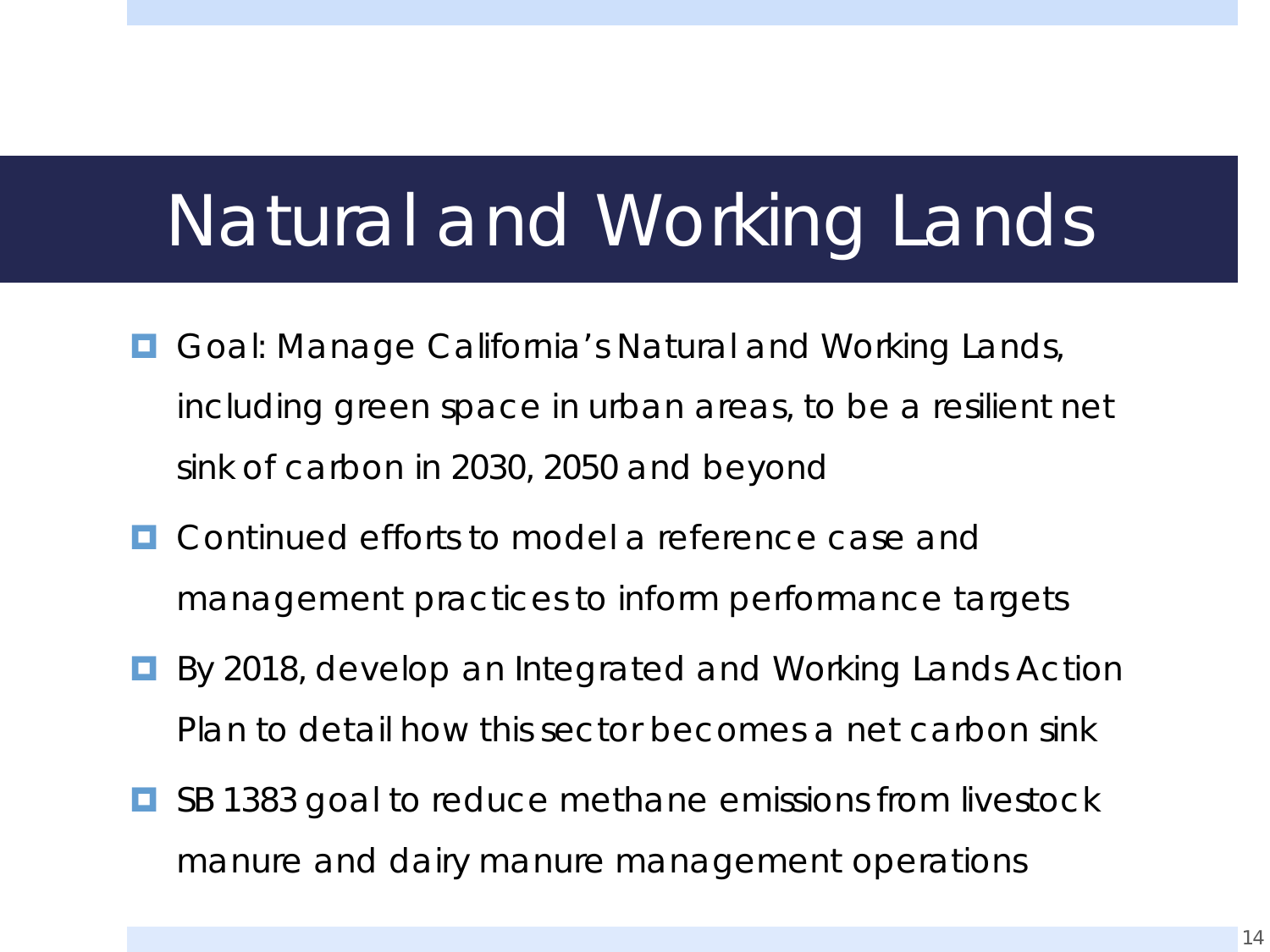## Proposed Plan Meets All Objectives (1 of 2)

- High probability of meeting 2030 target with hard cap
- Provides direct GHG emissions reductions from all sectors
- Provides air quality co-benefits through both command and control regulations and the Cap-and-Trade Program
- Protects public health through climate leadership, cobenefits, and investment in disadvantaged communities
- Minimizes emissions leakage through free allocation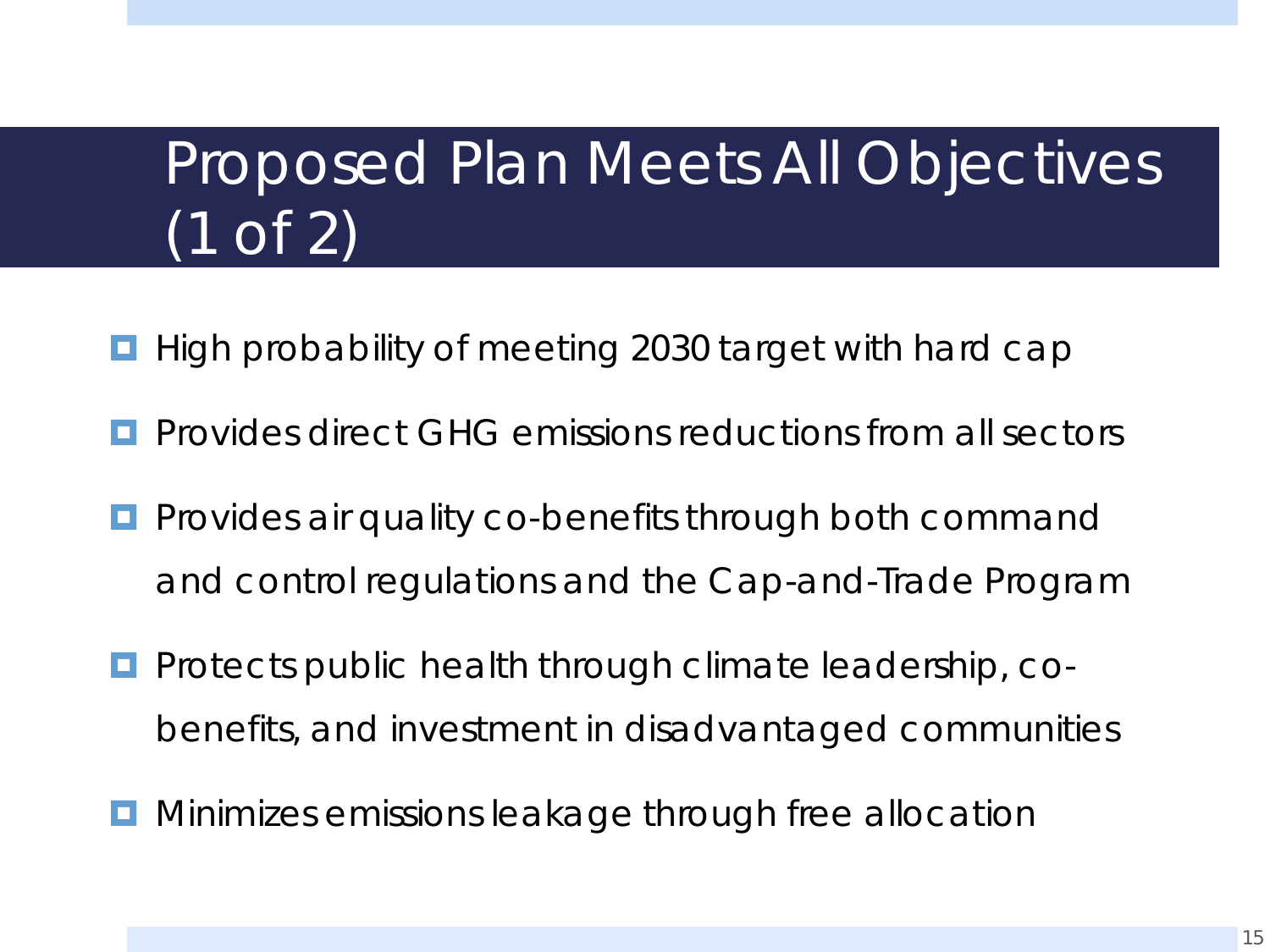## Proposed Plan Meets All Objectives (2 of 2)

- **O** Supports climate investment in disadvantaged communities by continuing to provide proceeds for GGRF
- **Facilitates sub-national and national collaboration through** linkage of Cap-and-Trade programs
- **Q** Supports cost-effective and flexible compliance by allowing trading
- **E** Supports Clean Power Plan and other federal action because the Cap- and-Trade program can be used to comply with CPP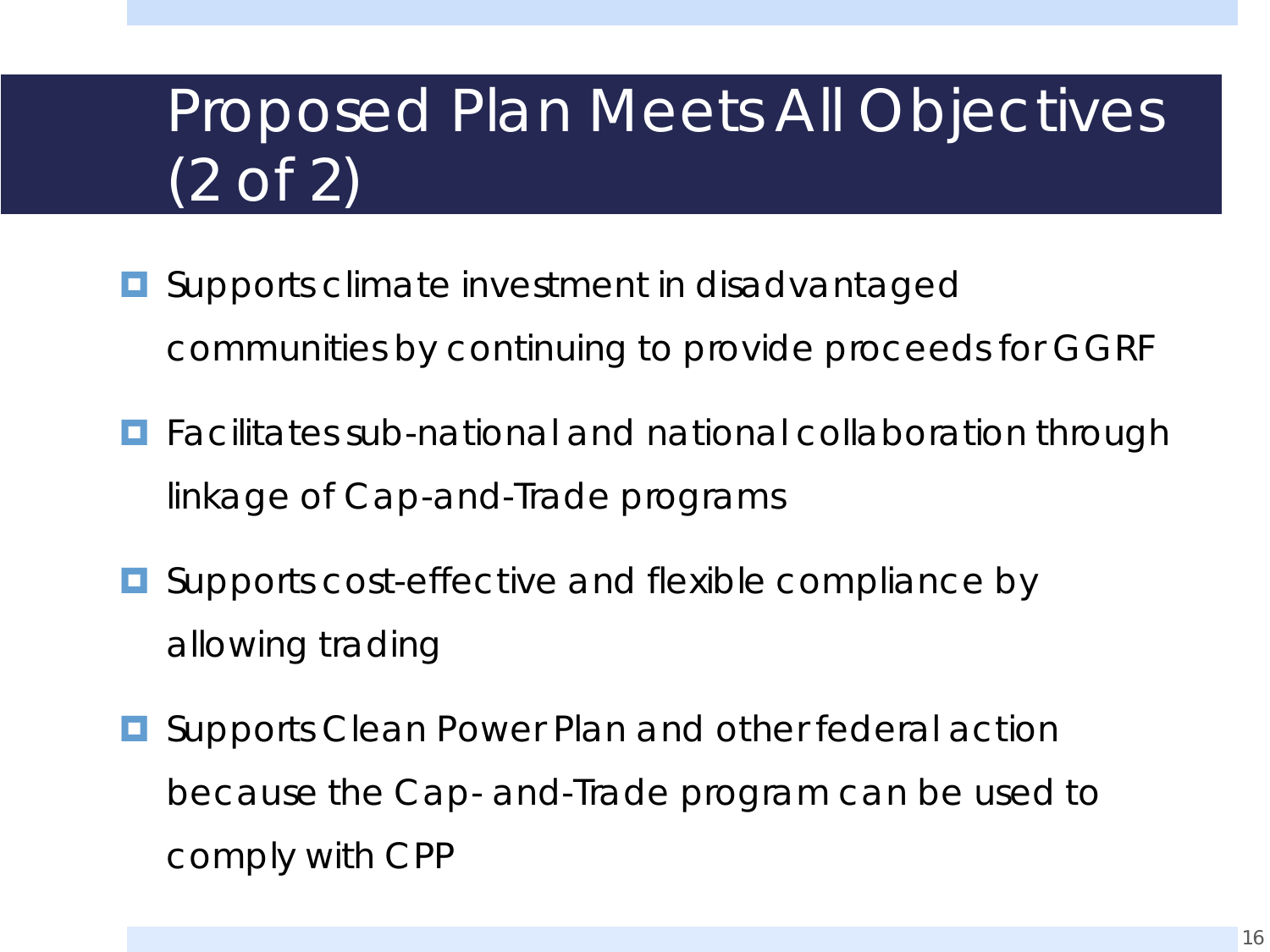### Alternatives Evaluated

#### ■ **No Cap-and-Trade** – rely on direct measures for all reductions

- **Higher estimated cost**
- **Harder to address leakage concerns**
- **L** Less certain to meet 2030 target because regulatory outcomes uncertain
- **D** No proceeds to fund GGRF
- $\Box$  Difficult to link with other jurisdictions
- **Carbon Tax** replace Cap-and-Trade with a carbon tax
	- Less certain to meet 2030 target because hard to set correct tax rate
	- **Harder to address leakage concerns**
	- **D** Difficult to link with other jurisdictions
	- Requires additional statutory authority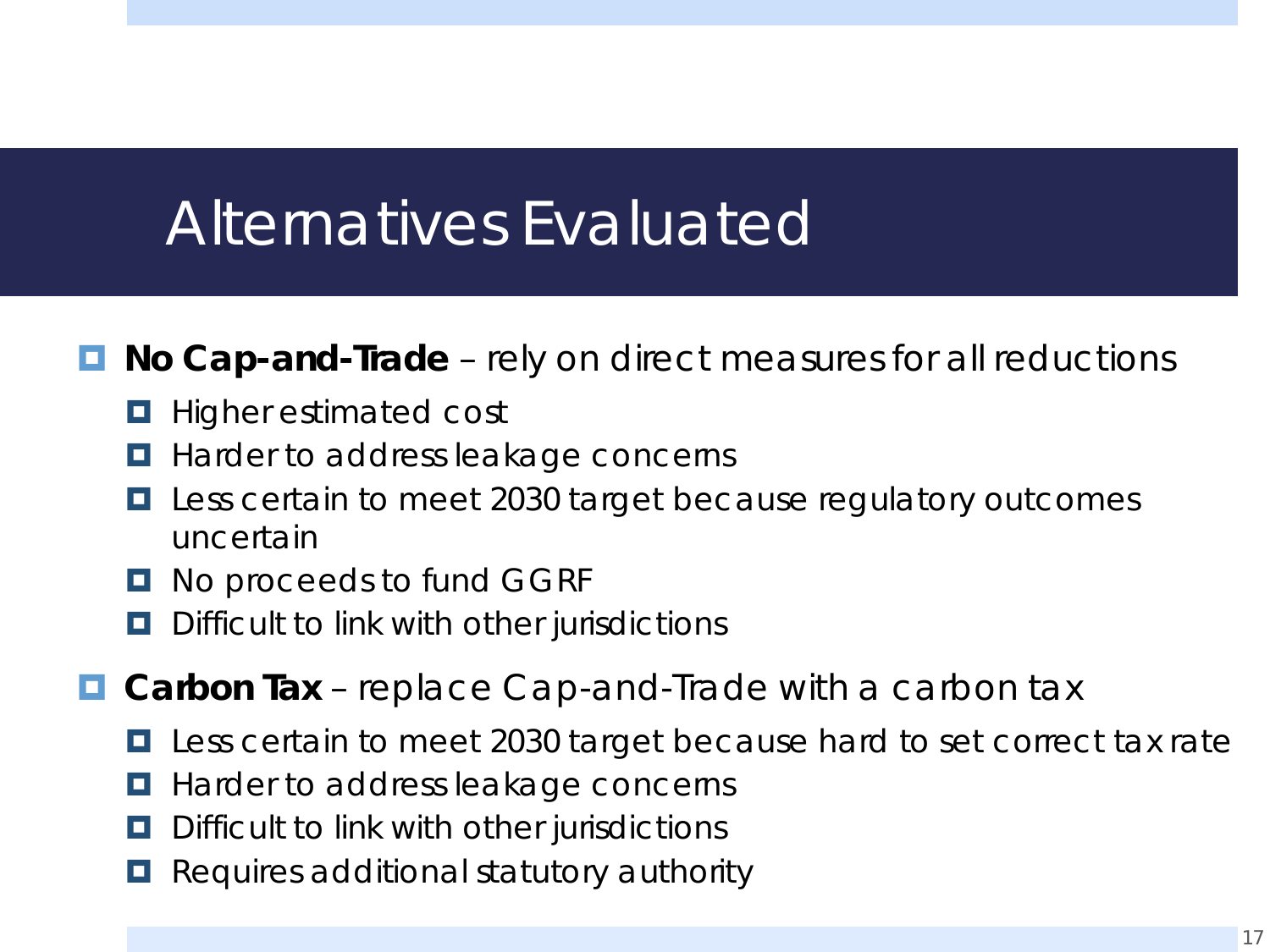#### Alternatives Evaluated

■ **All Cap and Trade** – rely on Cap-and-Trade for reductions, no refinery measure and hold LCFS at 10% (all else is already under way or required by statute)

**L** Less certainty of emission reductions at refineries

- **Cap-and-Tax** require each facility/entity to reduce emissions annually with no trading, emissions would be taxed
	- **Higher estimated cost**
	- Harder to address leakage concerns, unless cap is set at different levels for trade exposed industry
	- **D** Some facilities may need to cut output to meet targets; jobs/economic impacts
	- **D** Difficult to link with other jurisdictions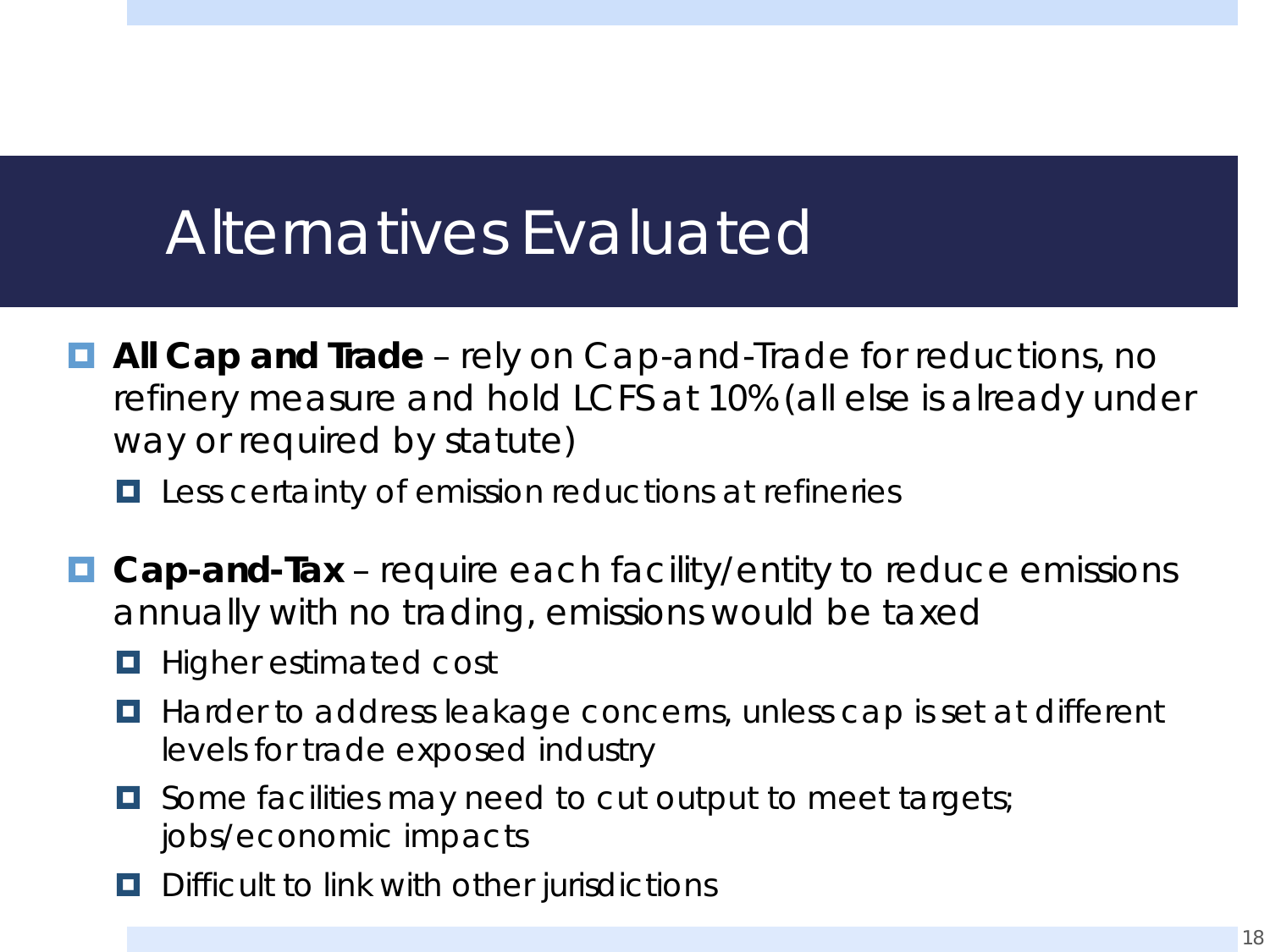#### Proposed Plan Analyses

- **E** Estimated cumulative GHG reductions by proposed measure
- **E** Estimated GHG reductions in 2030 for each evaluated measure (AB 197)
- **E** Estimated criteria pollutant and air toxics reductions in 2030 for each evaluated measure (AB 197)
- Societal costs for each <u>evaluated</u> measure (AB 197)
- Cost-effectiveness for each <u>evaluated</u> measure (AB 197)
- **<u>E</u>** Macroeconomic impacts
- **E** Environmental impacts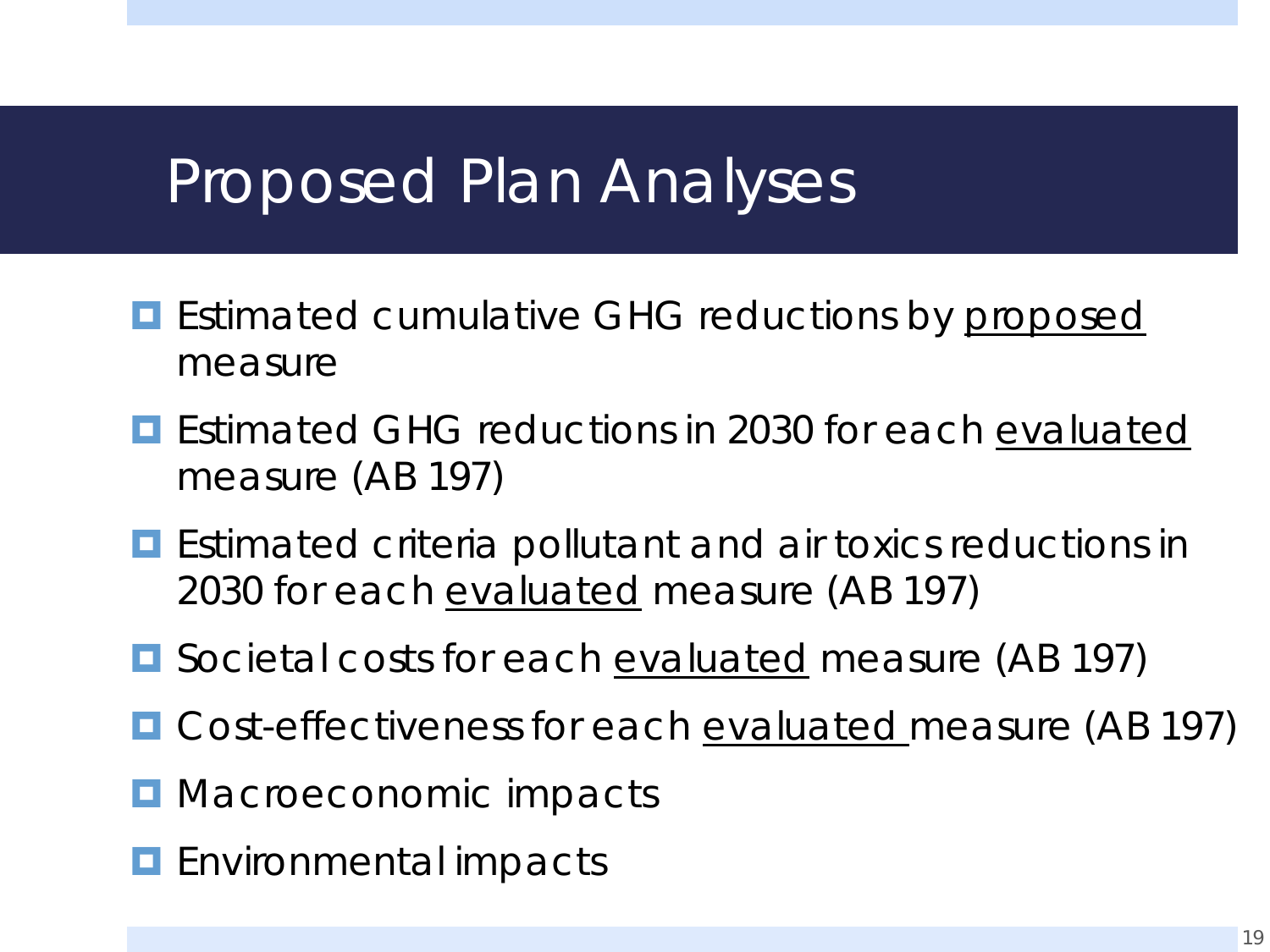## Summary of Economic Analysis

- Under the Proposed Plan, the California economy, employment and personal income will continue to grow
	- $\blacksquare$  The overall impacts of the Proposed Plan are negligible when compared to the overall California economy
	- Annual growth rates in GDP, employment, and personal income are essentially unchanged under the Proposed Plan when compared to the Reference, or no action, scenario
- **The Proposed Plan is estimated to have an economic** impact ranging from a cost of \$7.6 billion to a savings of \$3.8 billion in 2030 depending on future fuel prices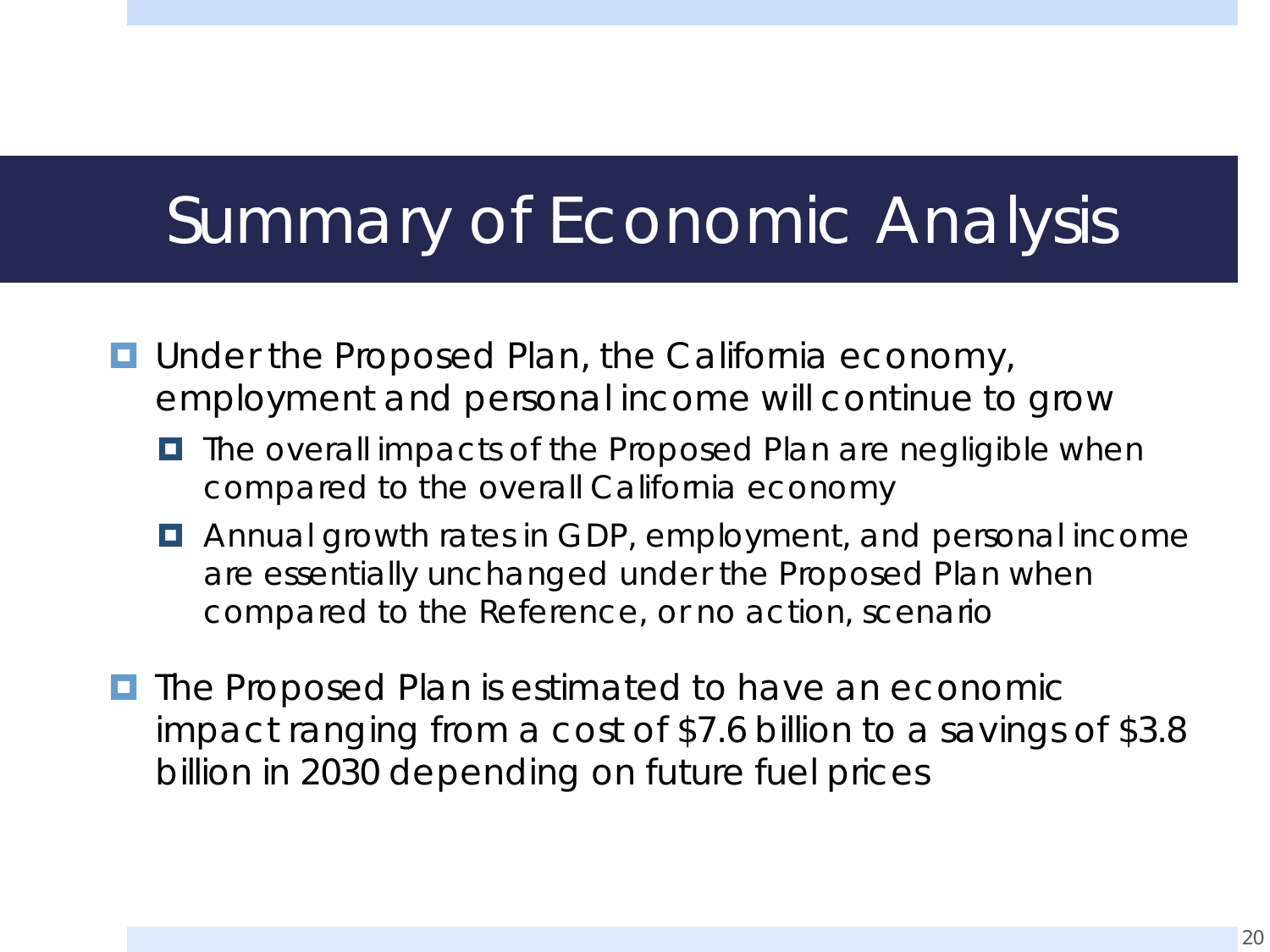## Summary of Economic Analysis

- $\blacksquare$  The Proposed Plan achieves the SB 32 target at the lowest cost of the analyzed scenarios
- **The estimated impact on California GDP is on the order of half** of one percent of the estimated \$3.4 trillion economy in 2030
	- The Proposed Plan will result in a 3-month delay in reaching the GDP projected under the Reference, or no action, scenario
- **T** The estimated annual cost to a California household ranges from \$30 to \$214 dollars in 2030 depending on the Cap-and-Trade allowance price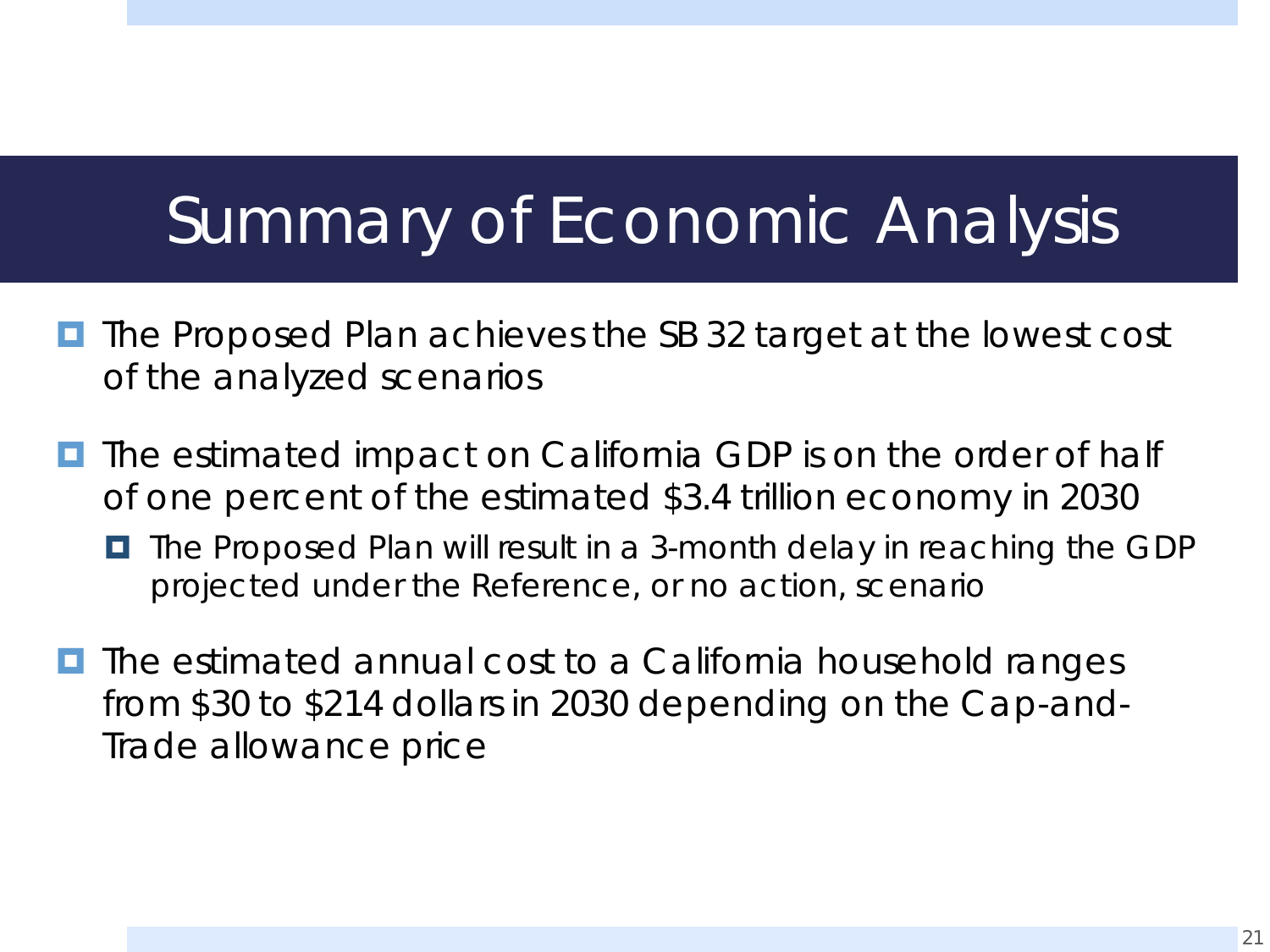### Environmental Analysis (EA)

**D** Draft EA provides an analysis of both the beneficial and adverse impacts and feasible mitigation measures for the reasonably foreseeable compliance responses associated with the recommended measures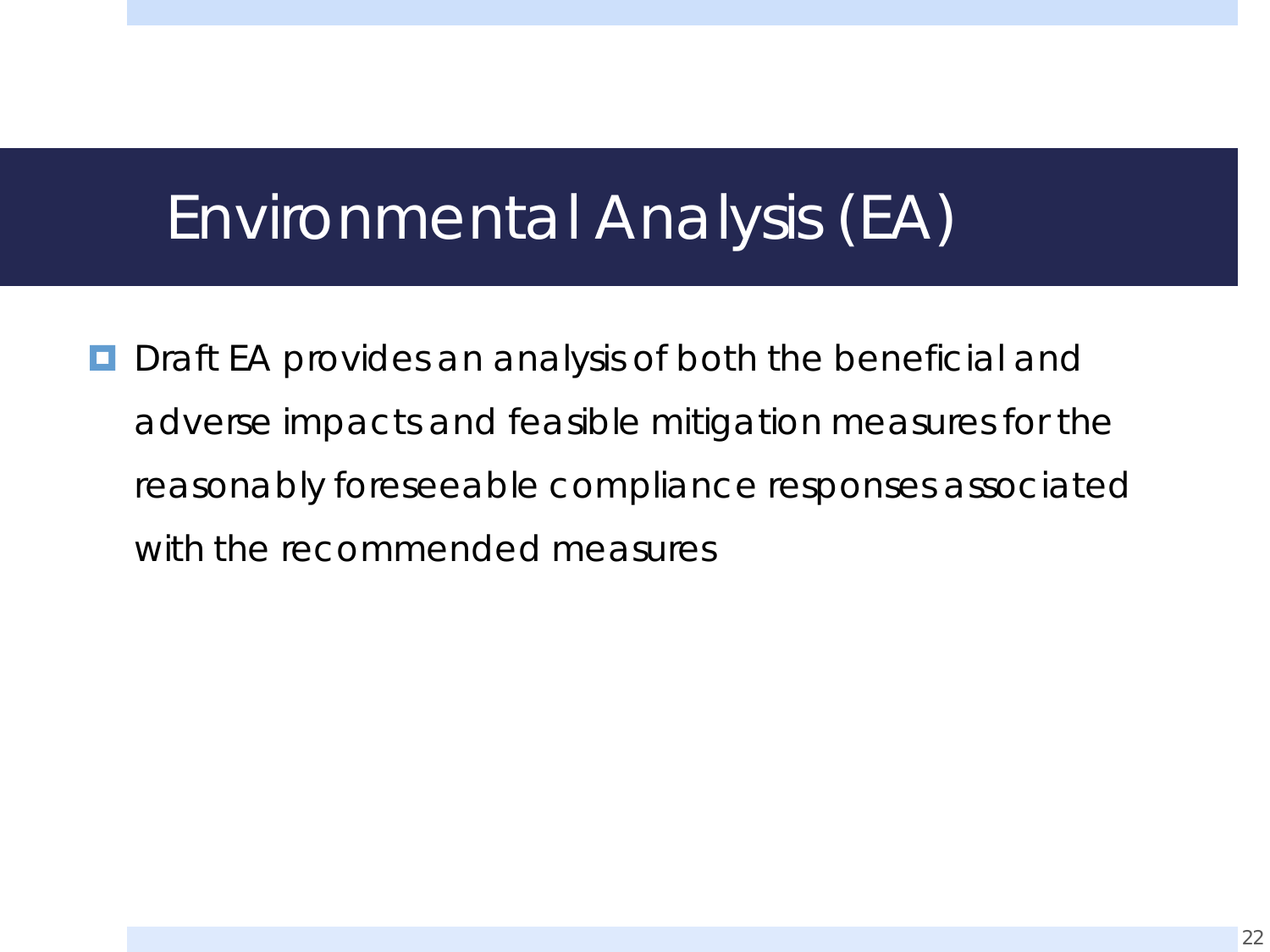# Public Health

- **E** Achieving Health Equity through Climate Action
- **Potential Health Impacts of Climate Change** Mitigation Measures
- **OCOMMUNICATIONS Supporting Climate Change** Behaviors and Policies
- **O** Community Engagement Leads to Robust, Lasting and Effective Climate Policies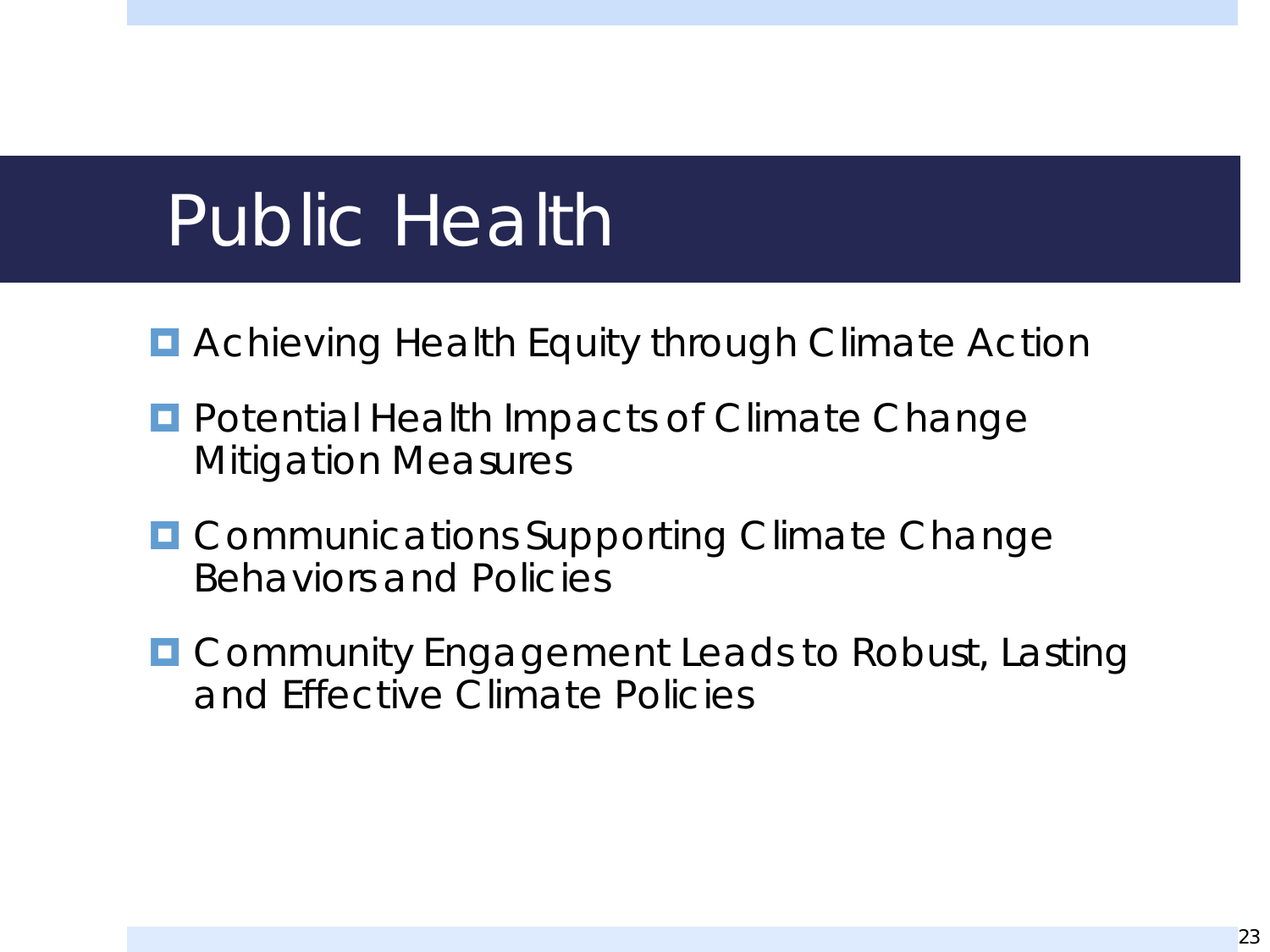## Intergovernmental Collaboration

#### **Federal**

- **D** California polices have been foundation for national polices
- **D** U.S. EPA Clean Power Plan support State efforts
- **O** State
	- **Polices for State climate goals**
	- **E** Action, advocacy, and collaboration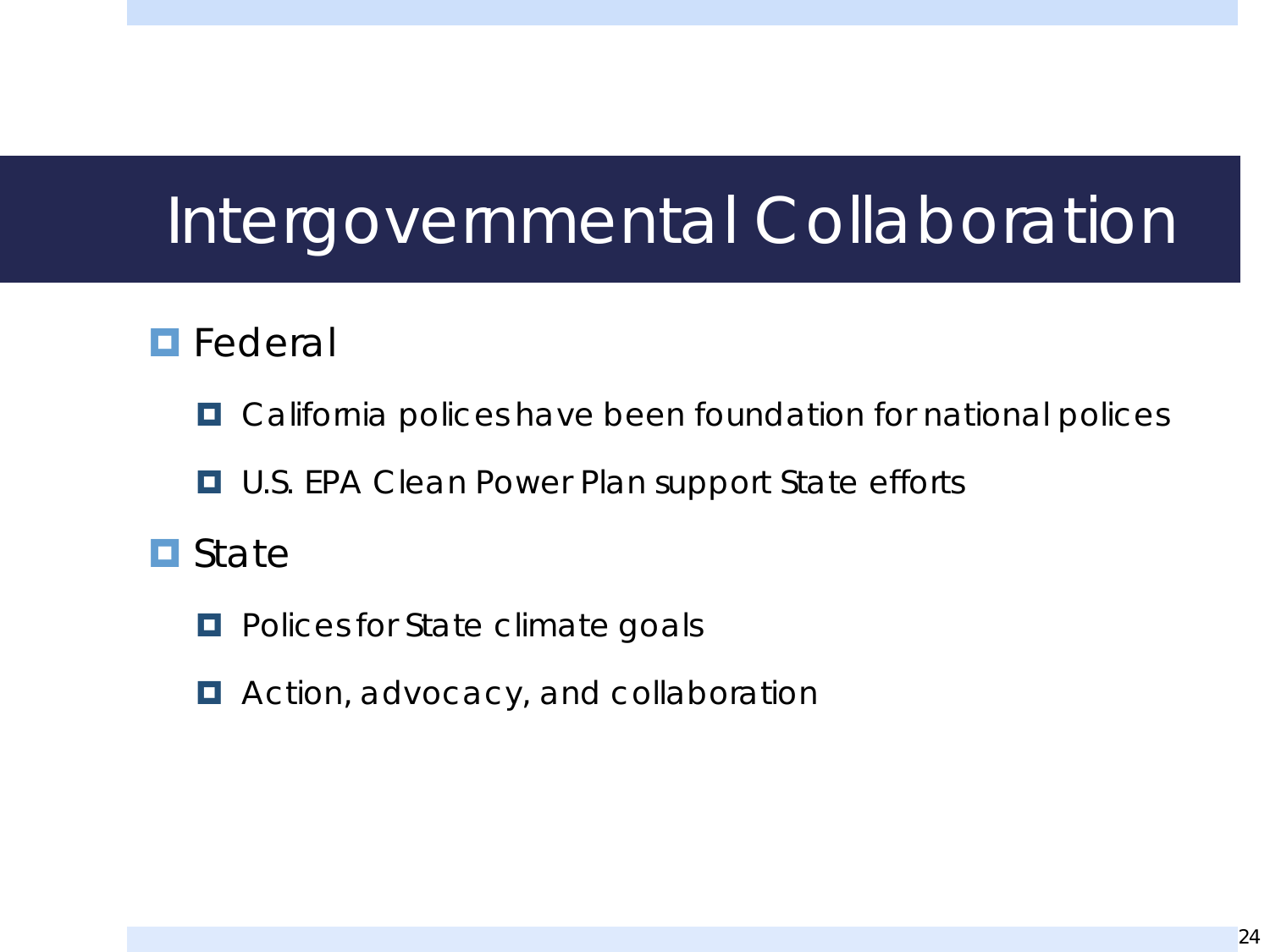# Local Action

- **Opportunities to support State climate goals**
- Recommended community-wide goal of 6 MTCO2e per capita by 2030 and 2 MTCO2e per capita by 2050 implemented through Climate Action Plan
- **Beyond plan level actions, local governments can** support State goals through individual projects via CEQA
	- **Projects with emissions in excess of threshold, incorporate all** feasible mitigation